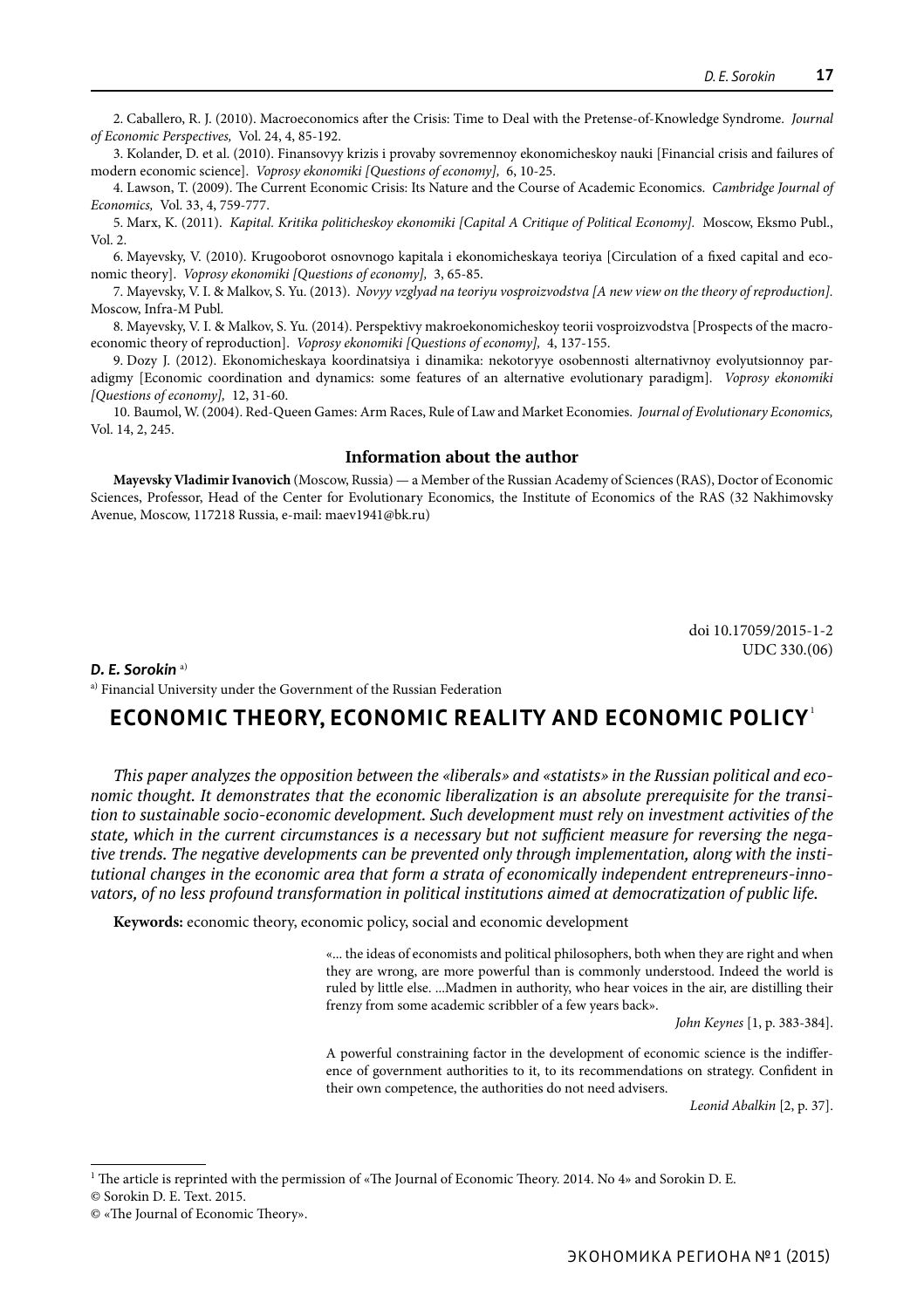Today, there is no more urgent task for the Russian economic science than to develop the concept of overcoming the existing trend of fading economic growth and moving towards a sustainable socio-economic development (see. Table 1).

The data shown above demonstrate that the economic slowdown became apparent since 2010, when the pace of recovery in GDP was lower than its growth in 2008, even though, in the last quarter of 2008, the GDP has decreased (relative to Q4 2007) as a result of economic crisis. In absolute terms, the GDP growth in 2010 and 2011 decreased, respectively, by 74 % and 16 % compared to 2008. This trend continued in the following years. As a result, the average annual GDP growth in the post-crisis (2009) period (2010–2013) was more than twice lower than in the comparable pre-crisis period (2005–2008).

However, given the current state of resource base in the economy, a 2-3 % growth is the minimum that allows only the simple reproduction [3, p. 34]. That is why the Main Areas of Activities of the Government of the Russian Federation for the Period until 20181 indicate that: «In the forthcoming mid-term period, it is necessary to ensure the transition to the path of sustainable economic growth of at least 5 %. ...2-3 % annually... (would be) critically low. Such dynamics of gross domestic product will not be allowed to balance economic and social components of national development». The problem of dynamics of economic growth becomes particularly acute amid the current aggravation of political and economic standoff between Russia, on the one hand, and the US and the EU, on the other, which may be of a relatively longterm nature.

However, the economic authorities have apparently resigned themselves to the negative trend of economic growth. In September 2013, for the first time in the history of preparing such documents, the Ministry of Economic Development of Russia proposed to select as the base scenario for its forecast an inertial, and in fact, pessimistic scenario providing for the «preservation of inertial trends prevailing in the last period». According to this scenario, the average annual GDP growth in 2013– 2016 should be 2.8 %, which actually puts the economy in the «red line» indicated by the Main Areas. The forecasts made in May and September 2014 make it a «tradition» to opt for inertia scenario as the base scenario by consistently reducing the average annual growth rates for the period

| GDP growth, % to previous year |  |  |  |  |
|--------------------------------|--|--|--|--|
|--------------------------------|--|--|--|--|

Table 1

| Indicator   2008   2009   2010   2011   2012   2013   2014 |  |                                                |  |         |
|------------------------------------------------------------|--|------------------------------------------------|--|---------|
| Growth<br>l rate                                           |  | $5.2$   $-7.8$   $4.5$   $4.3$   $3.4$   $1.3$ |  | $0.5^*$ |

\* According to the forecast prepared by the Ministry of Economic Development of Russia (September 2014).

Sources: hereinafter, unless otherwise specified, the statistics are based on publications of the Russian Federal State Statistics Service and forecasts prepared by the Ministry of Economic Development of Russia for the relevant years.

of 2013–2017 to 1.9 and 1.7 %, respectively. In essence, this is taking the economy under the «red line»<sup>2</sup>. Speaking in the State Duma of the Federal Assembly of the Russian Federation (October 8, 2014), the Russian Minister of Economic Development said that the annual rate of 3 %, which is projected to be achieved only by 2017, «is, apparently, an acceptable level in the present circumstances». It remains unclear how this is consistent with the Main Areas where this rate is recognized as critically low, since in this case «it will not be possible to balance the economic and social components of the national development».

Meanwhile, the development of a concept to reverse the existing development vector is accentuated by the current split in the economic science community. In essence, the standoff of the Soviet period between the proponents of «market-oriented» and «planned» economy is reproduced today as the opposition between the «liberals» and «statists». In this case, we are talking about the split and not about a scientific discussion between representatives of various political and economic schools, since each of these groups holds separate forums, congresses, conferences, etc., publishes its «own» magazines by preferring to criticize their opponents at a distance in a circle of like-minded people, and forms its future adepts in their «own» educational institutions. As a result, the one «party» that suffers a real harm is Russia's political and economic thought.

Nevertheless, there are grounds for overcoming this existing split.

Despite all the opposing views on the economic policy for the country, the representatives of both schools are united in their understanding of causes behind the current slowdown in growth rates and material conditions for overcoming it.

First, both the expert community and economic authorities agree that the high growth rates

<sup>1</sup> The Main Areas of Activities of the Government of the Russian Federation for the Period until 2018 (approved by the Chairman of the Government of the Russian Federation on January 31, 2013). URL: http://base.garant.ru/70309020/#ixzz3HP6At700.

<sup>2</sup> Even in a moderately optimistic scenario of the forecast made in September 2014 for the period of 2014–2017 the average annual GDP growth is assumed at the level of 2.5 %, i.e. in the «red line».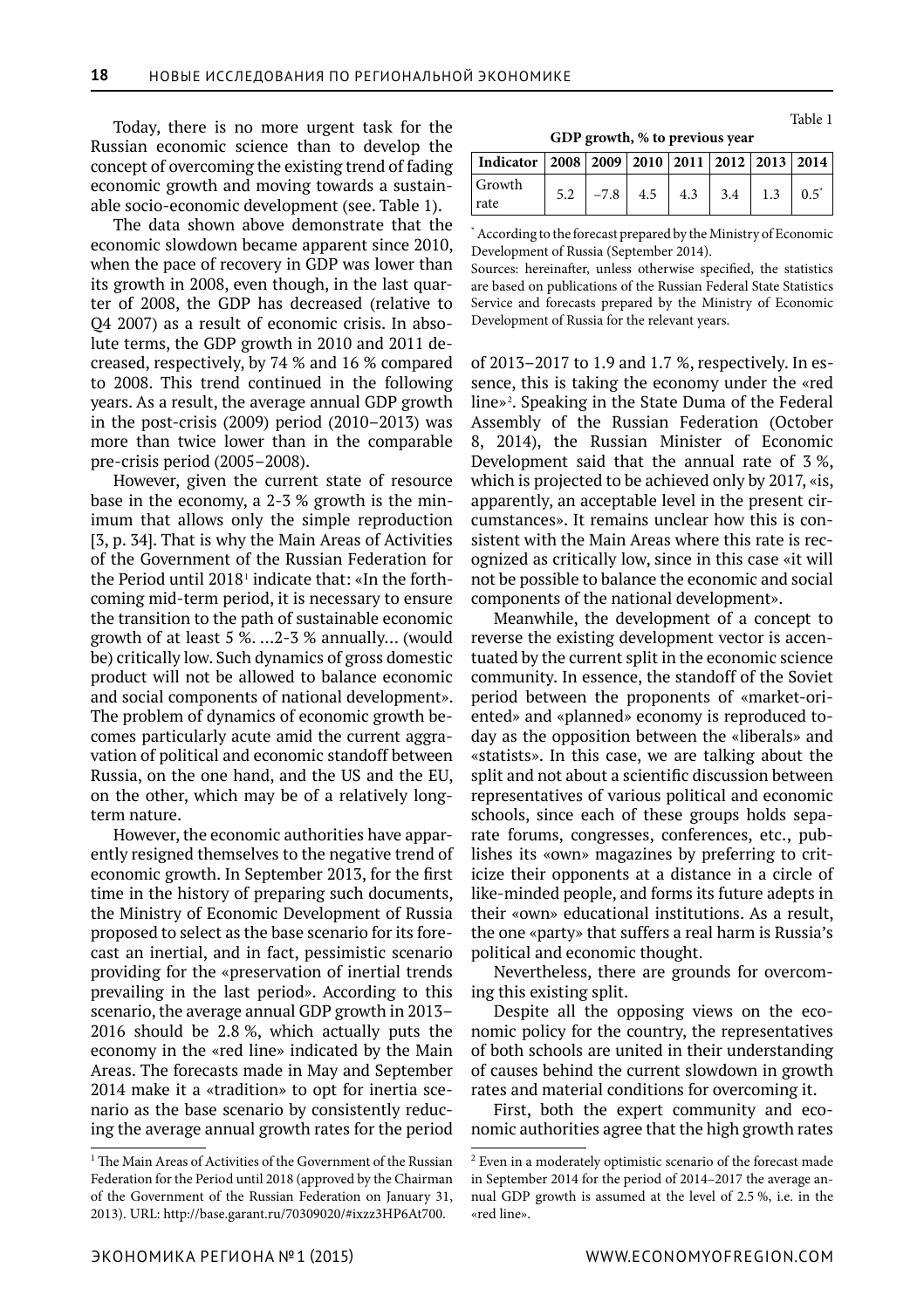experienced before the current situation (in 1999– 2008, 6.9 % on an annualized basis) have been, to a large extent, ensured by external economic environment for the energy and raw materials which form the bulk of Russian exports. <sup>1</sup> Could the economic growth based on such a source be sustainable? The answer came at the end of 2008, when the recovery vector of the Russian economy has changed towards a deep fall. And although this is often explained by the effects of global financial and economic crisis that has been under way in that period, this is only an apparent reason. The political and economic nature of the global financial crisis in 2008–2009 and the one of the Russian crisis are fundamentally different. In both cases, the trigger was the collapse of financial base for the economic growth. However, in industrially developed countries, where the global crisis has originated, the underlying factor of the financial base was the credit expansion that gave rise to a «debt pyramid», which, like all similar pyramids, was bound to collapse, sooner or later. The financial base for the growth of the Russian economy was provided by the conjuncture of export markets for energy and raw materials. This conjuncture has deteriorated dramatically under the impact of the global economic crisis (reduced demand led to lower exports and prices). The result was the above-mentioned fall in GDP.<sup>2</sup> However, such change in the conjuncture may also occur without global economic crisis, as it has been in the 1980s and much of the 1990s. After all, the scientific and technological progress will sooner or later solve the problem of access to alternative sources of energy. What will then happen to the prices of energy and raw materials which traditionally make up the bulk of Russian exports? In this case, the source of economic crisis hitting the Russian economy will not be the global economic crisis but the global scientific and technological progress. This is why the expert community has fully shared the point, made by the Russian president when setting the task of developing the concept of long-term socio-economic development, that a scenario based on energy and raw materials «inevitably leads to an increase in Russia's dependence on imports of goods and technology, assigning to us the role raw material appendage of the world economy and, in the future, may result in a lag behind the world's leading economies and displacement of our country from among the world's leaders. By following this scenario, we will not achieve the necessary progress in improving the quality of life of Russian citizens. Moreover, we will be able to ensure neither the security of the country, nor its normal development, and will endanger its very existence, I'm saying this without any exaggeration». <sup>3</sup>

Secondly, the expert community and economic authorities agree that the material basis for sustainable national economic growth (socio-economic development) is not the production of raw materials but that of the final consumption goods. Such growth implies the existence of developed

<sup>&</sup>lt;sup>1</sup> The share of mineral products in the commodity structure of Russian exports has increased from 53.8 % in 2000 to 71.6 % in 2013.

<sup>«</sup>The high growth rates achieved in recent years were almost by half based on leading growth in physical export volumes and higher oil prices» (Updated Forecast of Socio-Economic Development of the Russian Federation for 2006 and Main Parameters of the Forecast until 2008, the Ministry of Economic development of Russia, 2005 [electronic resource, in Russian]. URL: http://www.1sn.ru/1269.html). «In 2004–2007, the external economic conjuncture provided 42–50 % of the growth» (Forecast of Socio-Economic Development of the Russian Federation for 2010 and for the Planning Period of 2011 and 2012, the Ministry of Economic Development of Russia, 2009 [electronic resource, in Russian]. URL: http://economy.gov.ru/ minec/activity/sections/macro/prognoz/doc1254407742765). «The external economic factor (higher oil prices and demand for commodity exports) was up to 50 % determining the economic growth» (Explanatory Note of the Ministry of Economic development of Russia on Scenario Conditions for Preparing the Scenarios for the Forecast of Socio-Economic Development in 2013–2015, the Ministry of Economic Development of Russia, 2012 [electronic resource, in Russian]. URL: http://sakha.gov. ru/node/70777). In 2000s, the dynamic growth of the Russian economy with an average annual rate of about 7 % has been for more than its half determined by the effect of improved external economic conjuncture, growth in production and exports of hydrocarbons and raw materials, as well as by implementing the general advantages of catch-up growth (about 4 % of GDP growth annually) (Forecast of Socio-Economic Development of the Russian Federation for 2014 and for the Planning Period of 2015 and 2016, the Ministry of Economic Development of Russia, 2013, [electronic resource, in Russian]. Access from Garant, a reference and legal information system. http://base. garant.ru/70458344/). «More than a quarter of Russian GDP comes from the sale of gas, oil, metals, wood, other raw products or first-processed products in the global market [4].

 $2^2$  «In the most acute phase of the crisis (Q4 2008 — H1 2009) — noted the Forecast of Socio-Economic Development of the Russian Federation for 2010 and for the Planning Period of 2011 and 2012 (Moscow, the Ministry of Economic development of Russia, September, 2009, in Russian) — the decline in export earnings and, as a result, the contraction of domestic demand have caused the drop of GDP by 4.6 -5 %, or almost 50 % of such drop (Forecast of Socio-Economic Development of the Russian Federation for 2010 and for the Planning Period of 2011 and 2012, the Ministry of Economic Development of Russia, 2009 [electronic resource, in Russian]. URL: http://economy.gov.ru/ minec/activity/sections/macro/prognoz/doc1254407742765).

<sup>&</sup>lt;sup>3</sup> V. Putin. On Russia's Development Strategy until 2020. Speech at the enlarged meeting of the State Council held on February 8, 2008 [electronic resource, in Russian]. URL: http://archive. kremlin.ru/text/appears/2008/02/159528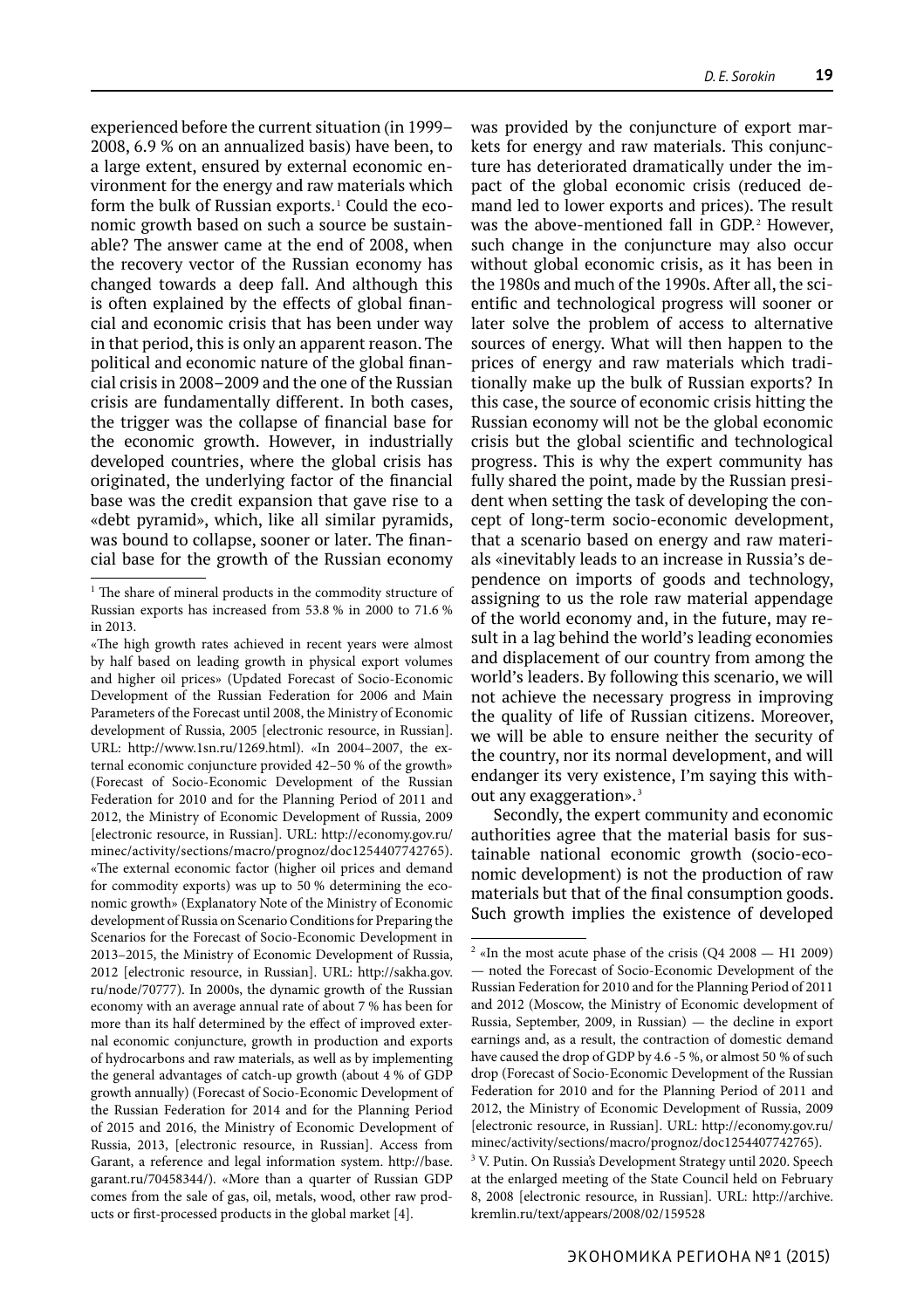processing sector which, in turn, requires a modern technological base. However, this sector of real economy suffered the greatest collapse during the crisis of 1990s. By 2000, the production of machines and equipment was less than a third from the level of 1991. Moreover, the production of metal-cutting machines fell almost 9 times, including a 125-fold drop in the production of computerized and numerically controlled (CNC) machines, a 19-fold drop in the production of forge-andpress machines (77-fold drop for CNC forge-andpress machines), a 16-fold drop in the production of automatic and semi-automatic assembly lines for machine building and metal processing. This was accompanied by the qualitative deterioration of technological base. As pointed out in the economic literature, the 1990s have been marked by a 2-fold decline in the share of high-tech sector in the total industrial production [5] along with the loss of more than 40 % of technology stock and up to 90 % of design organizations [6]. That is why the task of creating such base was set by the government programs from the very beginning of transition to restorative growth. $<sup>1</sup>$ </sup>

Thirdly, the representatives of different schools and trends of the Russian political and economic thought see the cause of this negative tendency in the current system of economic relations and agree that significant institutional changes are needed in order to overcome it. Therefore, today, all economic schools are united in understanding the need for an active role of state in the economic life.

However, there are apparently irreconcilable differences on where exactly the state should play its more active role.

Those who are referred to the «liberal» school see the market forces as the main engine of economic growth. Hence, the bet on private investment activity and, consequently, on institutional measures aimed at providing greater freedom to entrepreneurs for such activity, including:

— Lowering the administrative barriers for market entry;

— Eliminating unnecessary regulation of business activities;

— Strengthening the institutions for protection of property rights;

— Eliminating corruption;

— Eliminating the monopolization of markets;

— Lowering inflation through a tight fiscal policy aimed at zero deficit (and even better a surplus) of the budget by sterilizing the «excessive» money supply formed by oil and gas revenues and limiting public spending;

— Restricting the investment activity of the state, including through privatization of state assets.

Those who represent the «statism» school believe that the investment activity of the state should become the driver of economic growth and, consequently, give priority to institutional measures aimed at expanding such activity:

— Establishing the institutions of state-sponsored investing;

— Identifying priority areas for state-sponsored investing;

— Mobilizing financial resources available to the state for investing.

In turn, the implementation of such approach implies the refusal to protect such «sacred cows» of economic liberalism as:

— Priority of monetary methods in suppressing inflation through tight budgetary constraints and inadmissibility of budget deficit;

— Large-scale privatization of state-owned assets, instead of which they propose to establish an effective state control over the assets that are absolutely required for achieving the objectives of structural and technological transformation.

Without going into the theoretical foundation of the above views, let's mention only the fact that, until recently, the official economic policy in Russia was based exactly on the «liberal» concept. It was this concept that served as the theoretical foundation for «shock» liberalization of prices, «runaway» privatization, etc., carried out in the 1990s.

At the same time, when assessing the economic effects of this policy, it does not seem methodologically justified to base the conclusions on economic results of 1990s. During this period, the main political objective of new government authorities was to prevent the restoration of the old political system and the economic policy has been, above all, subordinated to achieving that goal. One can still debate for a long time whether these were exactly the actions necessary to produce the de-

<sup>1</sup> Earlier, in the draft Main Areas of Socio-Economic Development for the Long-Term Perspective (until 2010) prepared in accordance with the directive of the Russian Government No. 2021-p of December 1, 1999, the second section was devoted to objectives of modernizing the economy, while the innovation scenario has been recognized as having no alternative. This document also defined the period for implementing such scenario (2007–2010), which will see «the creation of scientific, technological and production prerequisites for radical technological re-equipment of major economically important sectors of production and increasing the share of modern products competitive at the global level» (Main Areas of Socio-Economic Development for the Long-Term Perspective (until 2010)), draft, [electronic resource, in Russian]. URL: http://www.pro-roo.ru/images/files/direct2010.pdf).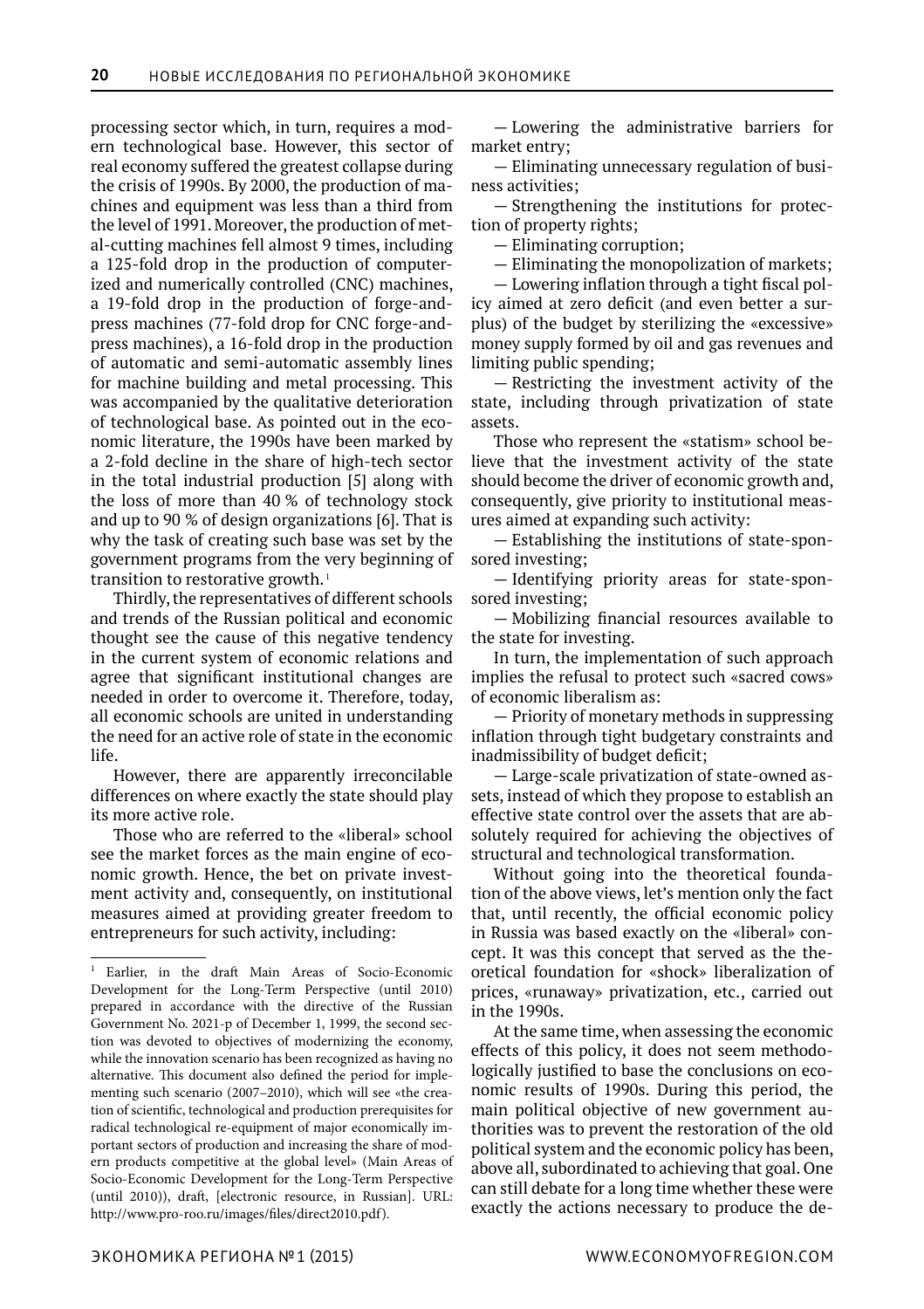sired political effect, but it wouldn't be correct to consider the economic dynamics of that period as a result of transition from economic dominance of the state to reliance on market forces.

Meanwhile, it was this period that saw the formation of institutional framework for the market economy, such as the emergence of economic agents independent of state, capital market, relevant regulatory framework, etc. Therefore, when at the junction of 1990s and 2000s the issue of political power was resolved, the economic policy could be subordinated to properly economic objectives by relying, on the one hand, on stabilization of economic situation and favorable foreign economic conjuncture achieved at the end of 1998 — beginning of 1999 by the government of Evgeny Primakov and, on the other hand, on the institutional framework that, overall, was in line with the theoretical premises of market liberalism.

The Program of Socio-Economic Development of the Russian Federation for the Medium-Term Perspective (until 2004) adopted at the beginning of the first decade of 2000s stated that: «The deregulation of economy, guarantees of property rights and equal conditions of competition should be the main motives of economic policy. …In the Russian economy, the non-market signals play a substantial role. This problem must be solved by further privatization combined with consistent application of anti-monopoly laws». In later documents of this kind, such provisions have become a cliché repeated as a sort of «mantra». Thus, the Forecasts of Socio-Economic Development of the Russian Federation for 2011–2013, 2012–2014, 2013–2016 include, literally, the following sentences:

— «The pace of privatization will be significantly increased for progressive reduction of the public sector in the economy»;

— «Developing the mechanisms aimed at protecting the property rights of shareholders and investors»;

— «Improving the regulatory legal acts in the area of legislation on insolvency (bankruptcy)»;

— «Improving the competitive environment»;

— «Improving the anti-monopoly regulation»;

— «Improving the regulation of natural monopolies».

The same forecasts have consistently stated the need to tighten the fiscal policy by reducing public spending in order to ensure a balanced budget.

Accordingly, the dynamics of economic development of Russia in 2000s can indeed be used to assess how efficient was the policy of «reliance on market forces».

Unfortunately, we have to observe that there were no positive results achieved in creating

Table 2 **Production Dynamics of Machinery and Equipment, % as compared to 1991**

| Indicator                                                        |             | <b>FACT</b> | <b>FORECAST</b>      |        |      |
|------------------------------------------------------------------|-------------|-------------|----------------------|--------|------|
|                                                                  | $2000 \mid$ |             | $2008$   2009   2013 |        | 2017 |
| Production of<br>machinery and $\vert$ 32.3 $\vert$<br>equipment |             | 63.3        | 42.3                 | 1,53.7 | 55.6 |

a modern technological base of the economy (Table 2).

During the recovery growth of 2000s, the production of machinery and equipment was increasing in an extremely uneven way and, by 2008, was by more than a third below the level of 1991. This includes the production of metal-cutting machines (increase by more than 7 %), CNC metal-cutting machines (+ 3.4 %), forging machines (+11.5 %), CNC forging machines (+15.5 %), automatic and semi-automatic lines for machine building and metal processing (+1.3 % compared to 1991). After the crisis in 2009 had thrown the mechanical engineering back to 1990s, even this low level has not been restored. Moreover, the sharp drop of the growth rates in production of machinery and equipment in 2012 to 2.7 % compared to 11.1 % in 2011 escalated in 2013 into the fall of their production by 3.4 %. The forecast of the Ministry of Economic Development of Russia made in September 2014 implies that in 2014 the rate of this decline will more than double and will reach 7.1 % compared to 2013. Even though 2015 is expected to bring back the growth of production, the Table 2 shows that the low levels of 2008 will not be restored even in 2017.

Despite all organizational and resource-related efforts, the share of innovative companies in the industry and the share of innovative goods (works, services) remained at an unacceptably low level of 2000, which required more than substantial reduction of targets set by the Strategy of Innovation Development of the Russian Federation for the Period until 2020 in the State Program «Economic Development and Innovation Economy» adopted only two years later (Fig.)

As it was rightly pointed out in the Strategy of Innovation Development, a key reason for this «was the overall low demand for innovation in the Russian economy ... Neither private nor the public sector show sufficient interest in implementing innovations».

These trends result in the physical and moral aging of technological base of the economy. According to the Ministry of Economic Development of Russia, some 80 % of the techno-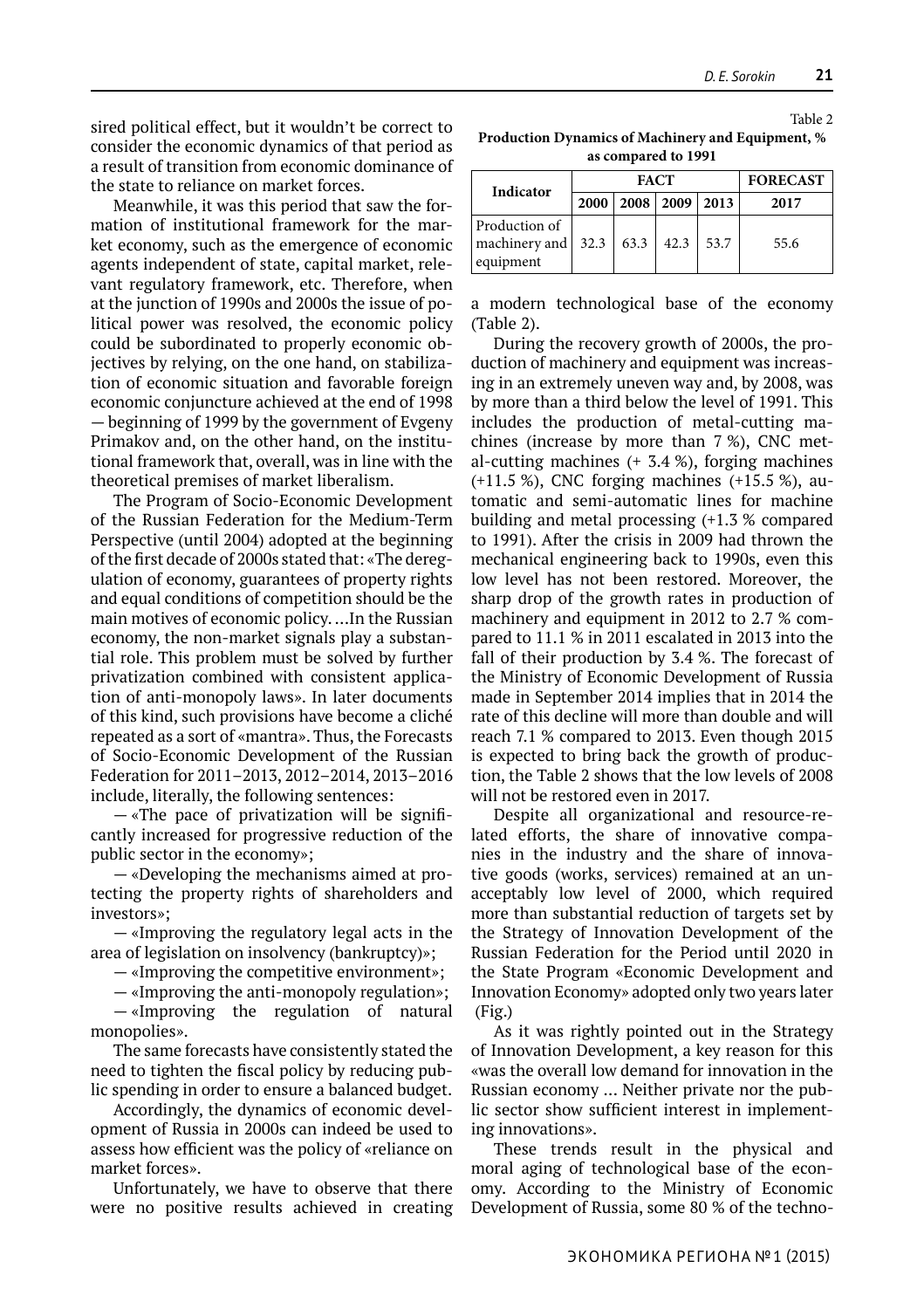

 $\Box$ Share of innovative goods, works, services in the total amount of shipped goods, performed works, provided services

**Fig.** *The Dynamics of Innovation Activities in the Industry*

logical equipment in the real sector of the economy is 16–35 years old and, in mechanical engineering, more than 50 % is more than 25 years old. It is clear that the manufacturing of competitive products on such technological base is, at the very least, complicated.

The result has been the lagging of processing industries and industry as a whole (in 2013, their production volumes were 88.7 % and 90.5 %, respectively, compared to 1991), which, according to the forecast of the Ministry of Economic Development of Russia (September 2014) will continue up until 2017 (according to the base scenario — 97.9 % and 97.1 %, respectively). Thus, the infamous imbalance of the Russian economy towards raw materials is not determined by «overdevelopment» of raw material industries (their growth reflects the natural competitive advantages of Russia), but by underdevelopment of processing sector and, above all, its technological base.1 As a result, today, we see the «stage productions» that are thirty years old.<sup>2</sup>

The most dangerous thing in this situation is that the economic authorities, apparently, already do not believe themselves in the possibility of reversing these trends. Otherwise, how can one explain that in the forecast for 2014–2016 (September, 2013), the Ministry of Economic Development of Russia predicts that: «The specific structure of investments in 2013 will probably see the decline in the share of investment in machinery and equipment, which corresponds to a decrease in demand for mechanical engineering products... In 2014–2016, the projected low demand for machinery and equipment will further reduce the share of this group in the structure of investment», while the scenario for the period until 2017 (prepared in May 2014) suggests conservative investment policies of private companies in the upcoming period? It appears that we will have here a case self-fulfilling prophecy: how should behave the investors after reading such passages coming from a governmental authority?

This situation has led not only to more aggressive campaigning by proponents of active state-sponsored investing, but also to new emphasis in the formulation of economic policy. Thus, the Forecast of Socio-Economic Development of the Russian Federation for 2012 and for the Planning Period of 2013–2014 (September 2011) stated that: «The development of Russian economy in the period of reforms shows the liberal, purely market-based mechanisms do not lead to the rapid development of high-tech industries. ... This situation requires increased state intervention in

<sup>&</sup>lt;sup>1</sup> In fact, the practice has once again confirmed a well-known theoretical conclusion that market mechanisms ensure the priority direction of investment resources to those industries where the country has natural competitive advantages.

<sup>&</sup>lt;sup>2</sup> The Main Areas of Activities of the Government of the Russian Federation for the Period until 2018 indicate that: «The overall number of existing challenges and conditions for economic development determine, as a primary goal, the improvement of competitiveness of the Russian economy based on the intensive growth of labor productivity». Compare it with the following: «In order to successfully solve diverse economic and political tasks faced by the country, there is no other way than the rapid growth of labor productivity, steep increase in the efficiency of entire public production» (Report of the Central Committee of the Communist Party of the Soviet Union and the Party's im-

mediate tasks in the areas of domestic and foreign policy of the Party // Proceedings of the 25th Congress of the CPSU, Moscow, Politizdat, 1976, p. 43-44, in Russian).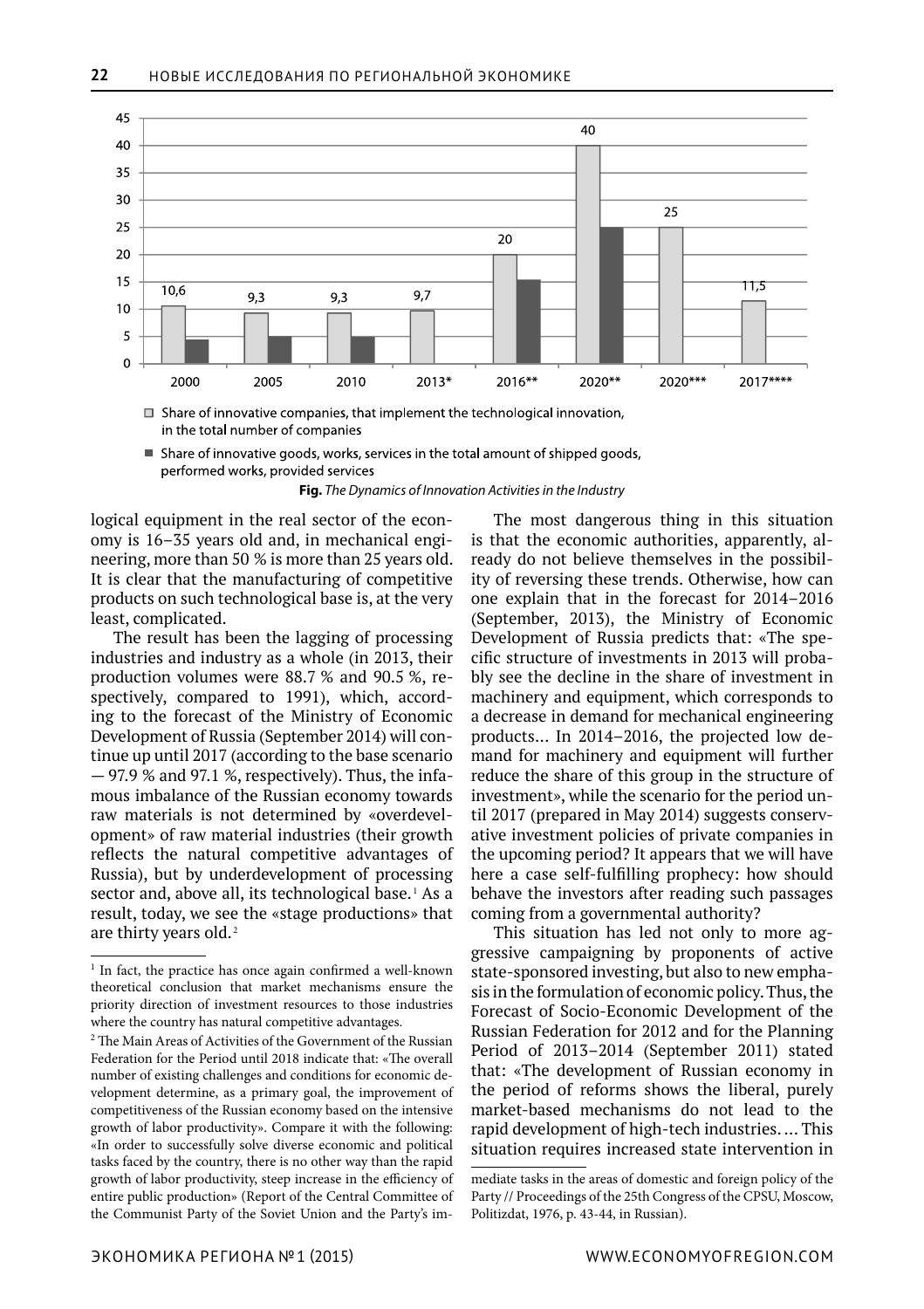the national economy and a comprehensive policy of modernization.» Speaking in the State Duma on April 11, 2012, Vladimir Putin said: «The state will directly invest its funds in technology development and support to critically important industries. First of all, this is the machine-tool building (italics added by D. S.)» Accordingly, the State Program «Developing the Industry and Increasing its Competitiveness» $^{\scriptscriptstyle 1}$  indicates that even «in the early 2000s, it became clear that, without the participation of the state in addressing the key challenges of infrastructure, investment and innovative nature, the industry will not be able to reach the required level of competitiveness».

The September (2014) forecast of the Ministry of Economic Development of Russia, in its Institutional Transformation section, puts in the first position the measures aimed at developing the institutions and mechanisms of governance related to strategic government planning.

The state began to implement a number of measures (establishing direct and indirect state control over the largest corporations and banks, preparing the laws on strategic planning and industrial policy, adopting decisions on using the money from National Welfare Fund (NWF) and Russian Direct Investment Fund to finance the largest investment projects, such as Baikal–Amur Mainline, Trans-Siberian Railway, Central Ring Road, Tyvinsky, Smart Grids, and eliminating digital divide, directing up to 10 % of funds from NWF to projects involving the Rosatom State Atomic Energy Corporation), which in aggregate forced the proponents of the «liberal» school to start talking about the dangers of state capitalism.

However, so far, as shown by the above economic results of the last 2-3 years, no reversal can be observed in the economic dynamics and it is not even predicted in the next mid-term period. Moreover, the investment «impulse» of the state has not been picked up by the business sector.

How to explain this situation? By erroneous theoretical constructions or lack of professionalism on the part of those who implement them?

Representatives of the «liberal» school see the reason in inconsistent policies of the state to develop the entrepreneurial freedoms suppressed by the economic activity of the state which, therefore, is preventing the creation of a good «investment climate». The «statists», on the contrary, explain the absence of positive results by inconsistent course to increase the economic activity of the state while preserving the line to liberalize the economy. This debate resembles the one that was going on after the defeat of the first Russian revolution of 1905, when the question has been whether it was necessary to take up arms? The thesis that «there was no need to pursue the course of liberalization» («state investment activity» — underline as appropriate) is opposed by a counter argument that «yes, it was necessary to pursue, but only more resolutely and vigorously».

We will leave the issue of professionalism demonstrated by those who implement the policy as being outside the subject matter of political and economic analysis and turn our attention to economic theory.

The science of political economy has long ago come to conclusion that, in a market economy, the driver of real economic growth is business competition. This is what has been written already by Karl Marx: «…A capitalist, who applies the improved method of production, appropriates as the surplus labor a larger part of the working day than the rest of capitalists in the same industry. …This very law, acting as the enforcement law of competition, forces the rivals of our capitalist to adopt the new method of production» [7]. This implies that not every entrepreneur is a subject of real economic growth, but only the one whom Joseph Schumpeter would later call the entrepreneur–innovator that «pulls over» the financial resources to create new and more efficient technology. Therefore, the main task is to not create a favorable investment climate in general, but to create it for entrepreneurs–innovators. It is unlikely that any proponent of relying on state investment activity will object to the need for consistent prioritized elimination of excessive administrative barriers for such entrepreneurs, effective protection of their property rights, reducing the costs and simplifying their access to financial resources and other preferences, as demanded by the adepts of economic liberalization. From theoretical point of view, such policy should bring the desired results and, therefore, the economic liberalization in this area is an absolute prerequisite for the transition to sustainable socio-economic development.

But is such liberalization a sufficient condition for transition of the country to sustainable socio-economic development in a specific context of today's Russia?

In this regard, one need to remember that theoretical concepts in any science use the abstract notions and the laws formulated in such abstract terms manifest themselves in pure form only «under otherwise equal conditions». In real life, such

<sup>&</sup>lt;sup>1</sup> Developing the Industry and Increasing its Competitiveness, State Program, approved by the Directive of the Government of the Russian Federation No. 91-r of January 30, 2013) [Electronic resource, in Russian]. Access from Consultant Plus, a reference and legal information system.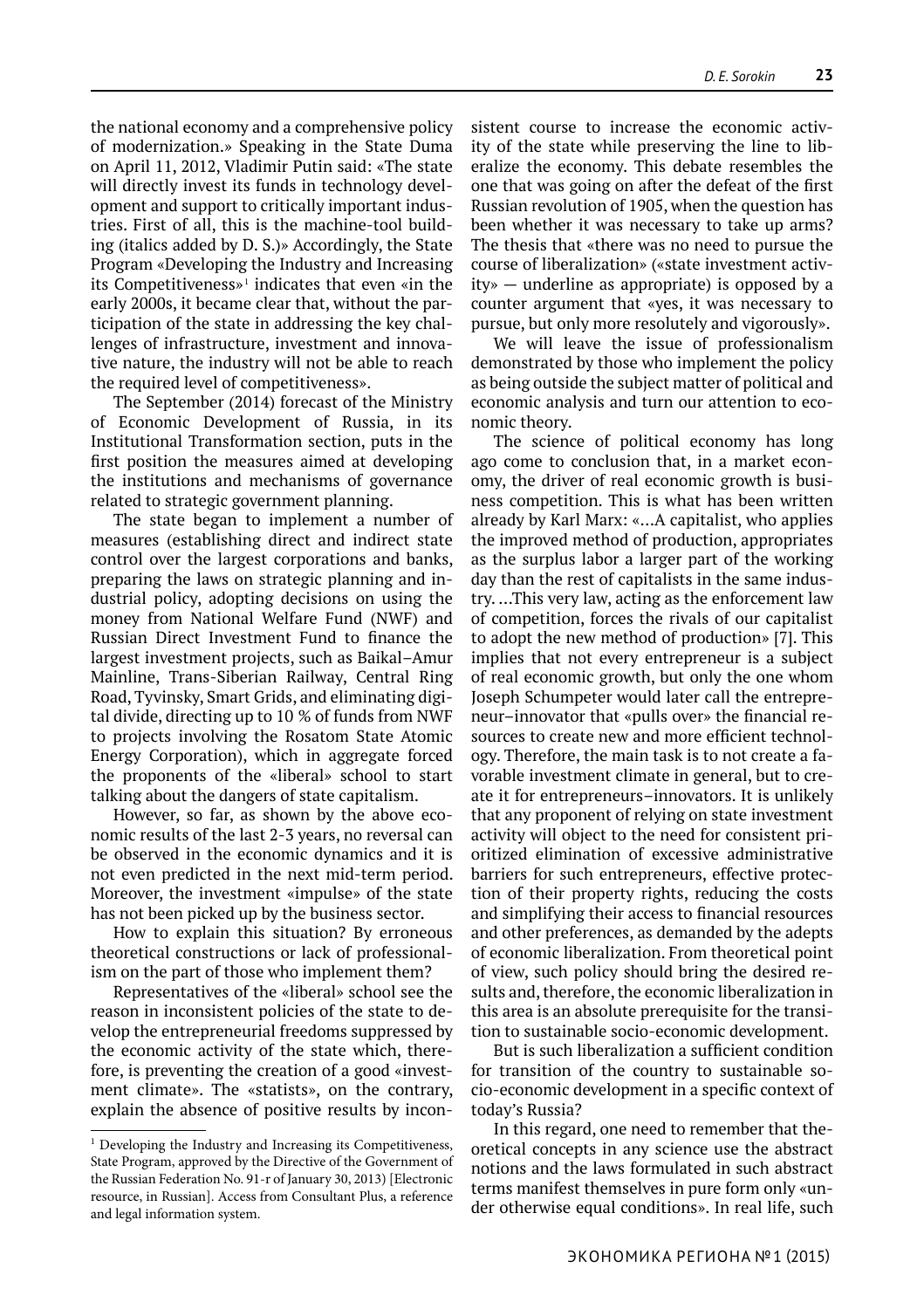«equal conditions», usually, do not exist.<sup>1</sup> To turn the theoretical constructions into applied tools of economic policy, they must relate both to external and internal political and economic realities of a country.<sup>2</sup> It is well-known what negative consequences for Russia had the struggle for the «purity of theory» in the period of the so-called «socialist (communist) construction» that ignored the economic reality. Is it necessary to repeat today, basically, the same error with inevitability of the same consequences while fighting, this time, for the «purity of market-based principles»?

The thesis on the need to relate the theoretical constructions to realities of specific country is not new for the science of political economy.<sup>3</sup> Today,

2 «That a fact is described as economic is already an abstraction… A fact is never, if we take into account its deep causes, exclusively or «purely» economic; it has always other, often more important sides» [9, p. 57].

3 It was already Karl Marx who believed that «the same economic basis, the same in terms of main conditions — with the infinite variety of empirical circumstances, natural conditions.., external historical influences, etc. — can reveal in its manifestation the infinite number of variations and gradations that can be understood only by analyzing the empirical data of these circumstances» [10, p. 354]. It was exactly this methodological principle that served as the basis for his reply in 1881 to the request made by Vera Zasulich to explain his «views ... on the theory that, by virtue of historical inevitability, all countries of the world must go through all phases of capitalist production» [11, p. 576]: «In analyzing the origin of capitalist production, I am saying that… the «historical inevitability» of this process is limited precisely to the countries of Western Europe» [11, p. 250]. It is interesting to note that Karl Marx quotes here the French edition of the first volume of «Capital» (1875). The authentic text is not included in the 2nd Edition of the Works of Karl Marx and Friedrich Engels in Russian [7, p. 726-728], because the Russian translation was made from the 4th German Edition (1890) [11, p. 561].

This point of view was also actively supported in the Russian political and economic thought. Alexander Butovsky, the author of the first textbook on political economy, believed that: «If you apply a theory to explain the various aspects of life in England, this will still shred little light on the same issues about France or Russia, and even less with regard to Egypt or China. …The people's activities in each of these states are under the influence of totally dissimilar circumstances, climate, location, state order, customs and education in general. It is not surprising that in all its manifestations, with all similarity of motives and means, there is a great dissimilarity, especially in the direction and results [12, p. ХХХ-ХХХI].

The same view was shared by Sergei Witte, who observed, in particular, that the forms, in which the law of supply and demand manifests itself, would inevitably mutate «according to different characteristics of social organization» [13, p. 134] and, therefore, «as long as the Russian life does not elaborate at least on the verbal level, it is accepted by the state authorities. <sup>4</sup>

Of course, this is not about a «special path for Russia» but about the need to take into account its economic, as well as social and geopolitical reality. When addressing this reality, it would be not out of place to ask the following questions:

1. Do the Russian entrepreneurs and non-state financial institutions have today the resources to meet the large-scale challenges for radical technological re-equipment of the national economy?

The aforementioned Forecast of Socio-Economic Development of the Russian Federation for 2012 and for the Planning Period of 2013–2014 indicated that a more active «state intervention in the national economy» was required exactly because the «deficit of financial and technological resources, insufficient development of transport and energy infrastructure, as well as the lack of qualified personnel, prevent the large-scale transition to innovative, socially oriented type of development».

2. How real are the prospects of obtaining the resources from foreign sources for developing a competitive technology base?

In the light of recent geopolitical events around the Ukrainian crisis, the answer to this question is all the more obvious.

3. Does the Russian economy have today the critical mass of entrepreneurs–innovators ready to ensure the appropriate redirection of financial flows?

 $<sup>1</sup>$  This point applies not only to social but also to natural sciences.</sup> It was already Vladimir Vernadsky who wrote: «The organism removed from the biosphere is not real, (it) is an abstract logical construction, which by its properties is as distant from reality as it is distant from the real air, i.e. the troposphere, the air of physics [8, p. 193].

its own national economy based on individual characteristics of Russian soil, we will remain in the process of vacillating between various fashionable teachings while being alternatively carried away first by one of them, and then by the other; …and it is clear that until then we will not be living the right economic life but will be towed along by foreign influences and all kind of speculations about public welfare»[13, p. 162].

The same methodological views were held by Leonid Abalkin, who once observed that «the nature of property, the market institutions, the motives of behavior cannot, for all their generality, be without differences in Anglo-Saxon and Romance countries, in South-East Asia and the Muslim world, in India, China, and Russia [14, p. 214].

<sup>4</sup> For example, during the meeting of the Russian government held on August 1, 2013, to discuss the State Program «Economic Development and Innovation Economy», the point made by Vladimir Fortov, the President of RAS, who said that «today, in the world, there is no universal model for building an innovation economy. Each country builds these economies in its own way: the French, in their own way, and Koreans, in their own», was backed by the Prime Minister, who noted that: «It is absolutely fair (to say) that this system cannot be international. Of course, it should be based on the achievements of all mankind... But it still must be tailored for the Russian Federation: we have specific conditions, in the same way, incidentally, as America has its specific conditions, and France, too. It will always have a specifically national character».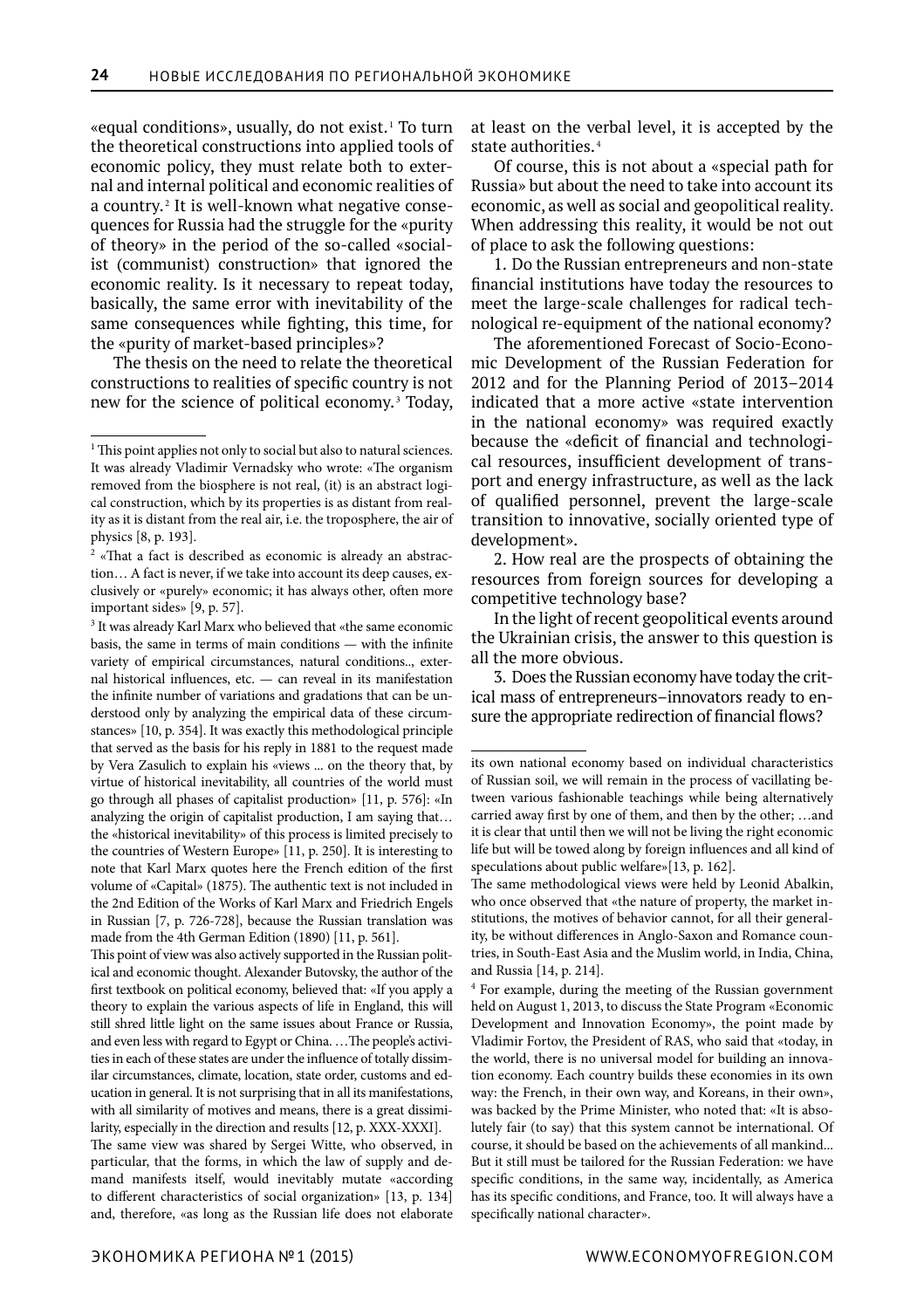The latter makes us to remind that the leaders of modern Russian business have grown not out of competition for markets through organizational and technological innovation, but out of competition for division and the redistribution of property, which requires a whole different set of skills. Given these objective circumstances, one can hardly expect them to behave as Schumpeterian entrepreneurs–innovators.

Of course, the appropriate changes in the institutional environment will encourage the emergence of entrepreneurs whose talent will be directed towards the necessary transformations. However, such changes require more than the adoption of laws and other regulatory acts that are perfect in terms of meeting the needs of effective market mechanisms. It was already Douglass North who mentioned the fallacy of views «that the life and economic processes are subordinated to written laws and property rights. However, even in the most developed economies, the formal rules represent a small (albeit very important) fraction in the set of constraints which shape the choices that we face... Our behavior, to a great extent, is determined by the unwritten codes, rules and conventions [15]. This results in a phenomenon which the lawyers call the gap between the law and its enforcement practice.

Of course, the development of market relations based on consistent institutional changes, in theory, should lead to appropriate shifts in social consciousness and the emergence of a critical mass of entrepreneurs–innovators. However, it should be borne in mind, first, that this process will be rather long. Secondly, for Russia, this length may be particularly substantial given the historical characteristics of Russian entrepreneurs.

The whole economic history of Russia indicates the low propensity of Russian entrepreneurs to innovative behavior.

Back in 1663, Juraj Križanić wrote while addressing the Russian leaders of that period: «It would be good to establish firmly, and to punish those who disobey, not to sent abroad any raw material, such as raw leather, hemp and flax, but to make sure that our people make all kind of wares at home, as much as possible, and sell the readymade things abroad» [16, p. 75].

60 years later (in 1724), Ivan T. Pososhkov, the first Russian political economist, sent his manuscript to Peter the Great, where essentially he repeated the same idea: «And instead of taking to us the fabrics made of our materials, it will be better that we take to them the ready-made fabrics» [17, p. 25]. By the way, this proposal was submitted when Peter the Great had implemented the first industrialization (i. e. in fact, an innovative renewal) of the Russian economy. However, once the state-led modernization momentum has weakened, everything came «back to square one», as it was tellingly demonstrated by the history of developing the universal steam engine, the use of which gave rise to first industrial revolution.

In April 1763, Ivan Polzunov submitted a design of the universal steam engine to the head of Kolyvano-Voskresensky plants (Altai, Russia). In December of the same year, a courier from Saint Petersburg delivered to Altai the Decree issued by Catherine the Great, which rewarded Ivan Polzunov with a cash prize and praise, and invited him to Saint Petersburg in order to join the Russian Academy of Sciences. At the same time, his superiors were ordered to begin the construction of the machine based on his design. The machine has been commissioned on May 23, 1766. In less than 6 months, the machine, which was operating at less than a third of its capacity, did not only fully repay its costs (7,200 rubles), but also brought more than 12 thousand rubles of profit. However, on November 10, 1766, the engine stopped following the leakage from the boiler. There was no one to repair it, and the engine was sent to the dump.

The first patent for the universal steam engine was issued 20 years later in England to James Watt. In 15 years (1800), there were almost 500 machines operating in England, in  $1810 - 5,000$ , and in  $1825 - 15,000$ . To Russia, the first industrial revolution arrived much later.

At the end of 19th century (1893), the Program for the Development of Industry and Trade in Russia mentioned the same trend and set the same objectives as in the 17th century: «Our exports still focus primarily on raw materials, i. e. the least profitable product in international trade. (We need) to gradually prepare the transition to a relatively greater exports of processed products, so that the people's work can draw greater benefits from exports to pay for mainly our people's riches».

Despite its well-known significant scientific and technological breakthroughs, the Soviet economic system also was unable to ensure the transition of the economy to the path of innovation development following the political directive to «shift from extensive to intensive type of economic growth based on scientific and technological progress» backed by the establishment of mandatory indicators in the plans of enterprises for implementing the technological innovation. $<sup>1</sup>$ </sup>

<sup>&</sup>lt;sup>1</sup> Thus, the share of products manufactured by eleven ministries of civil mechanical engineering for more than 10 years,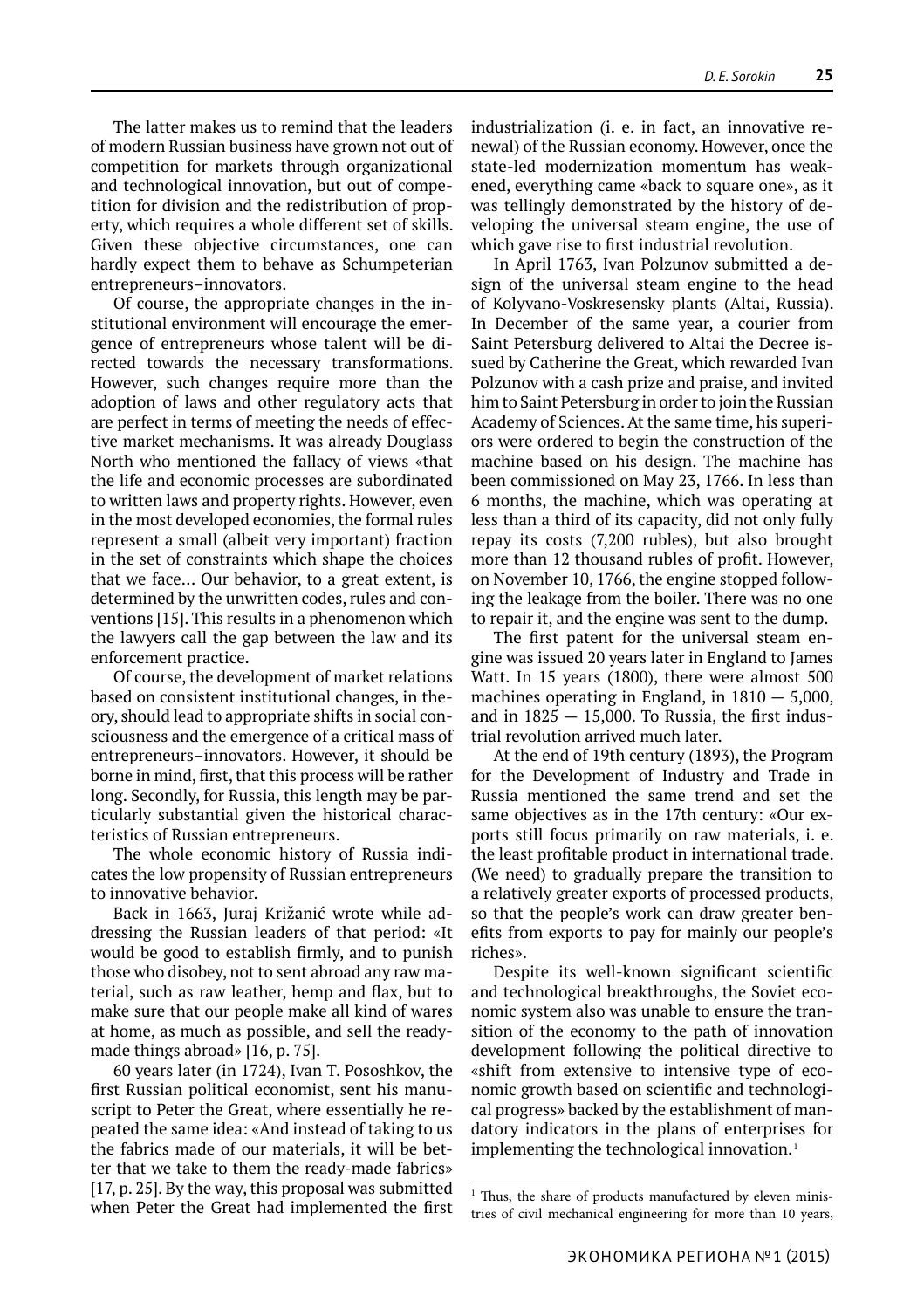Current Russian leaders continue to repeat almost literally all these arguments made more than a century  $a$ go.<sup>1</sup>

The above allows to make a legitimate assumption about a certain, historically developed mechanism that reproduces the non-innovative character of Russian economic system. But if this is so, then the use of traditional mechanisms (tax incentives or other preferences) is unlikely to be sufficient in the elaboration of required institutional changes. As we know, these mechanisms have been actively tried in the past. However, the above statistics show that it did not lead to any significant results. Therefore, we need a science-based search for fundamentally new solutions allowing to reverse this historical trend.

Anyway, inevitably, there is the most important question: Does Russia have the time resource to wait for the results of institutional reforms in the form of the emergence of a critical mass of Schumpeterian entrepreneurs–innovators?

The currently established vector of economic dynamics and geopolitical situation clearly give a negative answer. <sup>2</sup>

Therefore, when consistently and persistently carrying out the science-based search and implementation of institutional measures facilitating the emergence and accumulation of a critical

mass of entrepreneurs–innovators,<sup>3</sup> we must understand that, in the current Russian socio-economic reality, these measures, while being undoubtedly necessary, are insufficient for transition to the path of sustainable economic growth within the time interval available to Russia for such transition. They should be complemented by a comprehensive set of measures that can «fill the time gap» between the need for immediate reversal in stagnation trends and time when this function can be assumed by a new generation of Russian entrepreneurs. Is it possible, in the present circumstances, to implement these measures without using the investment potential of the state?

Of course, the investment activity of the state carries certain risks. The opponents of these measures rightly point out that, first, under otherwise equal conditions, the state is a «bad entrepreneur» compared to the private one. Secondly, there is a danger of incorrectly defining the priorities of structural reforms which can lead to the waste of resources. Thirdly, the investment activity of the state is fraught with an outburst of inflationary trends. Fourthly, in Russia, we have an «ineffective state».

While agreeing, in principle, with the above arguments, it is necessary to mention the following.

First, in the current Russian reality, the point about the state as a «bad entrepreneur» is confronted with a situation when there is no critical mass of «good» entrepreneurs, at least in the area associated with technological transformation $4$ («For the lack of letter headed paper, we have to write on a plain sheet»).

Secondly, the modern science knows how to minimize the risks arising when defining the priorities of scientific and technological development. The remaining risks of errors are substantially lower than the risks arising from the refusal to make such definition.

Thirdly, while agreeing with the point about inflationary risks, we should bear in mind that there are well-known mechanisms to minimize these risks, and the latter, at least, do not exceed the risks arising from the shortage of investment resources generated by limiting the government spending. Apparently, the economic authorities are beginning to realize this, at least, in words. Thus, just recently, the forecasts for 2012–2015 (September 2012) and 2014–2016 (September 2013) stated the need to «maintain stability of the

i.e. morally obsolete, has increased by early 1980s to 30.6 % as compared to 16.2 % in 1967 (Planovoye Khozyaystvo magazine, 1985, No. 4, p. 92, in Russian), which translated into the reduction of share of exported machines, equipment and vehicles in the total exports of USSR (including re-export) from 21.5 % in 1970 to 13.6 % in 1985. 1

 <sup>«</sup>We need to create incentives not to send the raw materials abroad but process them here in Russia, and manufacture, on our own, the ready-made, highly-demanded products for domestic market and to supply them abroad with a high level of processing and added value» (Vladimir Putin, «We need to create incentives not to send raw materials abroad», a speech at the commissioning of Tobolsk-Polymer plant, October 15, 2013 // Russian People's Line, an information and analysis service [electronic resource, in Russian]. URL: http://ruskline.ru/news\_ rl/2013/10/15/vladimir\_putin\_nado\_sozdat\_stimuly\_dlya\_ togo\_chtoby\_ne\_gnat\_syryo\_za\_rubezh/). «We sell raw materials and, mostly, buy abroad the ready-made products which are very often made from our own raw materials» (Dmitry Medvedev, Strategies for Development of Chemical Industry, a speech at the meeting on measures for developing the chemical and petrochemical complex in Russia, July 3, 2013//the Government of Russia, [electronic resource, in Russian]. URL: http://government.ru/news/2771/).

<sup>&</sup>lt;sup>2</sup> In a way, the present situation can be described by a point made by Joseph Stalin more than 80 years ago: «We are 50–100 years behind advanced countries. We must make good this distance in 10 years. Either we do it, or we shall be crushed» [18, p. 39].

<sup>&</sup>lt;sup>3</sup> One can and should debate the content and sequencing of such measures, and their matching to a specific situation.

<sup>&</sup>lt;sup>4</sup> The story of Ë-Mobile car is an example of evidence to support this point.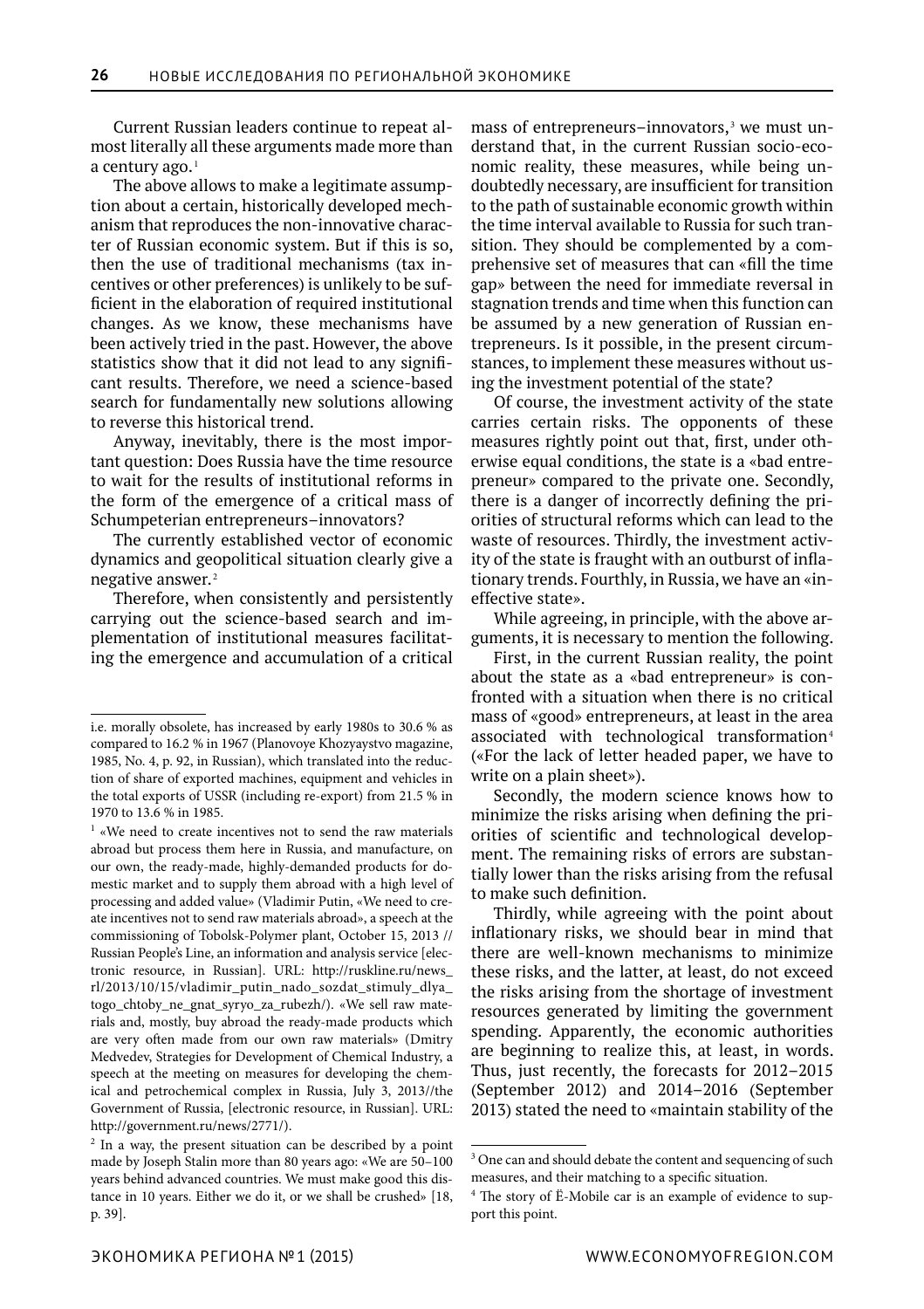budget system through the introduction of fiscal rule and restricting within its limits the expenditures of federal budget». Moreover, the forecast for 2014–2016 (October 2013) established that «the monetary policy focuses on the transition to inflation targeting in 2015». However, the next forecast of the Ministry of Economic Development of Russia for 2014–2017 (May 2014) acknowledged the fact that «one of the major internal risks ... is a rather strict inflation target projected by the Bank of Russia» and «a moderately optimistic scenario of economic development implies the modernization of the fiscal rule... by increasing the federal budget deficit».

Fourthly, by accepting the point on the «inefficiency of the state» as our starting position, we condemn ourselves to inaction. This is because the «inefficient state» will fail to demonstrate not only the appropriate investment activity, but also, for sure, any institutional activity, including in the area of developing the freedoms for private entrepreneurship.

One should also bear in mind that the investment activity of the state does not contradict, in itself, the objectives of developing the private entrepreneurship activity. Moreover, the experience of countries that have successfully built modern high-tech structures shows that this process was happening and still happens with the large-scale investment support from the state. While setting the task of reviving the American manufacturing in his State of the Union address (February 2, 2013), the US President invited the Congress to support his initiative for one-time investment of 1 billion dollars to create a national network of 15 institutions of innovation for manufacturing industry and expressed his intention to use the resources of the executive branch for creating three new institutions which, in partnership with business, universities, colleges and government, will create and develop the manufacturing technology that will help businesses within the United States to create attractive jobs.

However, the economic reality of Russia demonstrates that the reliance on investment activity of the state, while being necessary in the present circumstances, nevertheless will be insufficient to reverse the negative trends and, under certain conditions, may act as a factor which is aggravating the current negative trends.

First of all, one must remember that the state investments, by virtue of limits that are objectively inherent to large systems (and the national economy is just such a system) can ensure only isolated breakthroughs rather than a comprehensive socio-economic development of the country. This point is confirmed by our own historical experience of economic modernization (modernization under Peter the Great, industrialization in 1930s, a failed attempt to «ride» the scientific and technological revolution in 1970s).

And most importantly, we should not forget the substantial risk of the policy aimed at increasing the investment activity of the state that follows from the Russian historical past. It is the established belief in the omnipotence of the state. The genetic memory of state paternalism may lead to a situation where the authorities will carry out their investment activities exclusively through the socalled «mobilization mechanism» relying on the priority of government enforcement. The inevitable consequence of this approach would be the more extensive use of «manual controls» which, despite allowing to solve some individual problems, are fundamentally unable to move the economy to a balanced sustainable development, suppress private business initiative and lead to excessive state presence in economic areas where it should be kept to a minimum and the definite lack of state participation in the areas where it is really needed. Our historical experience shows what negative socio-economic and political consequences for society can have this scenario, even if it is initially introduced as a temporary measure.

Such a development can be prevented only by conducting, along with the institutional changes in the economic area that form a strata of economically independent entrepreneurs–innovators, a no less profound transformation of political institutions aimed at democratizing the public life that can, on the one hand, prevent the emergence of «Big Brother» and, on the other, exclude the inclination of entrepreneurial class towards the privatization of the state.

The need to create a theoretical rationale for the scenario that seamlessly links the economic liberalization with a more active economic role of the state is dictated by today's economic reality in Russia. The reliance of theoretical studies on this reality is the condition for overcoming the existing split in the Russian political and economic thought and ensuring its real impact on economic policy. While overcoming this split, one should remember the lesson taught by the history of sci $e^{\frac{1}{2}}$  ence  $-$  with the monopolized right to have the «only true scientific theory» ends the science and begins competition for access to the «ruler's ear», which is, in essence, the fight for the access to financial resources. The logic of this fight inevitably leads from slogans such as «Those Who Do Not Sing with Us Are Against Us» to labeling the opponents as «red-browns», «national traitors,» «fifth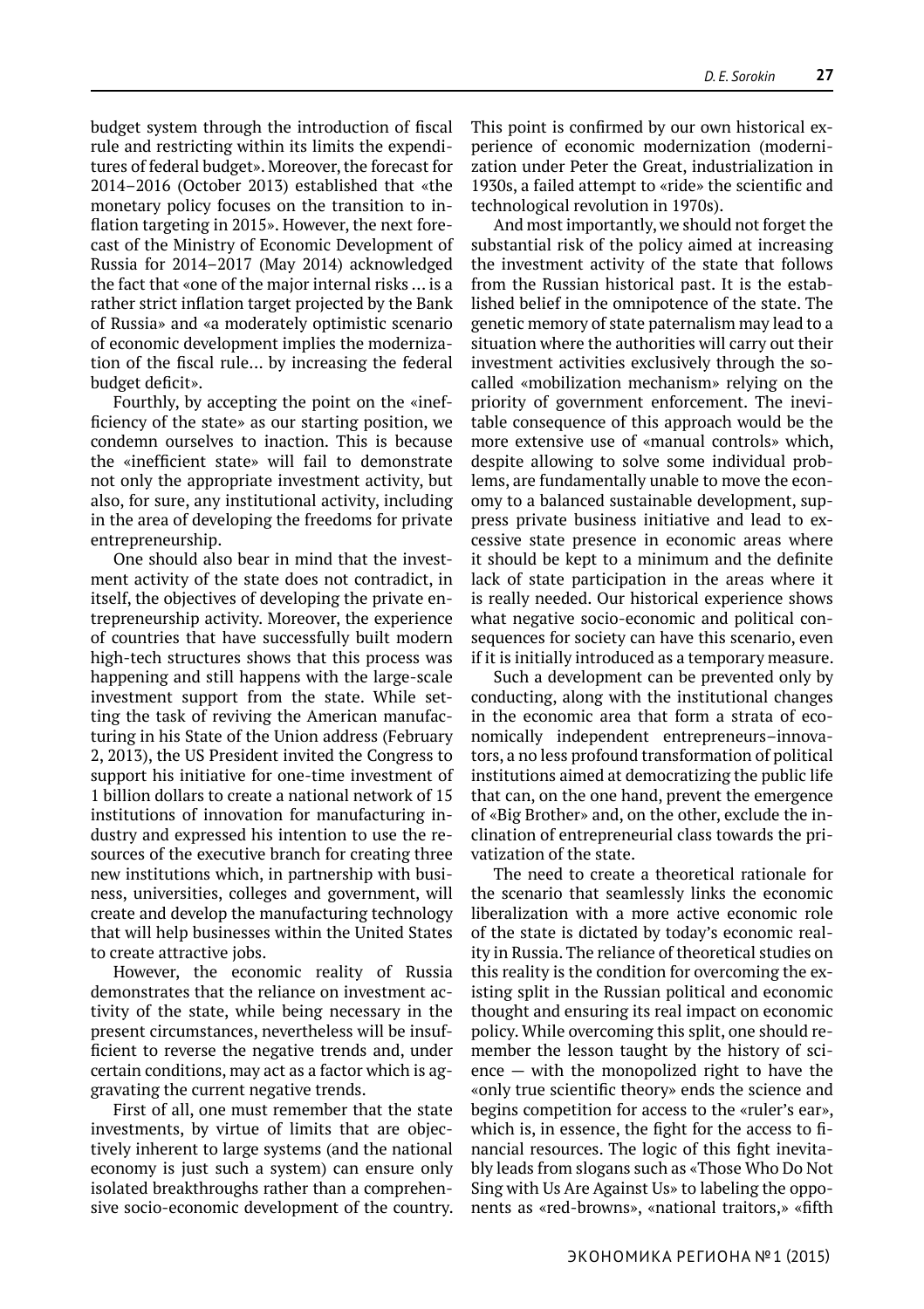column», etc., with all the consequences that this might have not only for science but for the nation as a whole.

Also, it is necessary to emphasize that the formation of the concept for transition to sustainable socio-economic development of the country cannot be reserved only to political and economic thought. Its theoretical base should be not only the discovered economic laws and knowledge of the real state of national economy, but also the knowledge of the condition and trends of social consciousness, the balance of different political forces, foreign policy trends and many other objective non-economic factors, which are the subject matter of other branches of social science. Therefore, the scientific status can be given only to a concept, the creation of which implies going outside the limits dictated by narrow economic thinking and reliance on integrated social science knowledge.

However, no matter to what economic school belong the representatives of economic science engaged in studying the laws of national economy's growth, as a rule, they are united in their critical attitude towards the current economic policy. Russian political economists are not the exception. «Complaints» that those in power «do not listen to scientists» (or, at least, «are not enough listening») can be heard from representatives of all kind of schools and trends of economic thought (though, it would be fair to observe that the «complainers» often consider as scientists only those colleagues who profess similar views).

But how justified are such claims?

The function of science is augmenting the knowledge about the objective laws of nature and society (fundamental science) and elaborating on the basis of this knowledge the ideas (proposals) on the possibilities of using these laws to achieve specific results (applied science). For a political economist, this is the knowledge of objective laws governing the economic life of the society in its integrity and building the concept of economic policy which implies the use of these laws in the interest of sustainable socio-economic development.

Implementing this function is a special area of professional human activity, which can be described by certain performance criteria and, like any professional activity, requires from its carriers certain abilities, knowledge and skills.

The state policy is the activity aimed at governing the state and society. The economic (social and economic) policy is the governance of economic (social and economic) life of the society. It is clear that this type of activity also requires a special kind of abilities, knowledge and skills. A politician is someone who uses these abilities, knowledge and skills to exercise such governance or seeks to achieve that goal. Therefore, the principal criterion for the effectiveness of politician is his/her ability to retain the place at the helm of government or (for the opposition) the ability to take this place. Everything else (including the social and economic policy) will inevitably be seen by a politician (consciously or unconsciously) as the means (tools) to achieve this goal. In this sense, the politics will always «have precedence over the economy».

Is it possible in these conditions to expect from politicians any strict implementation of the so-called «science-based concept of socio-economic development»? Of course, the sustainable socio-economic development is the most important financial condition for allowing a politician to retain his/her place at the helm of government. But for all its importance, it is not the only one. Can we demand a politician to put aside his/her thoughts about the date of next elections when adopting the decisions dictated by a particular theoretical concept? The difference of scientific and political performance criteria will inevitably lead to the situation where the real economic policy will always be different from any of its science-based scenarios and, thus, give a pretext for criticism from the scientific community. Therefore, the theorists of economic science should not assume the functions of economic policy-makers and keep in mind that this is a different area of professional activity with other criteria of expediency and efficiency.

The aptitude to augmenting the objective knowledge of the world and the ability use this knowledge for building a theoretically consistent ideas (concepts) for their possible application describes the professionalism of a scientist.

The professionalism of a politician is expressed in his/her ability to combine the activities aimed at retaining the state power in the hands of political force that he/she is representing (gaining access to such power when the politician is in opposition) with the strategic goals dictated by the objective laws of social evolution. This is where lies the art of economic policy — not a dogmatic adherence to theoretical concepts but in the ability to carry out specific activities that, at any given moment, may not coincide with the theoretical premises and can even, apparently, «contradict» them, while maintaining the science-based strategic vector of motion. This is what would be the policy that can claim the status of being scientifically sound. Otherwise, we will witness the im